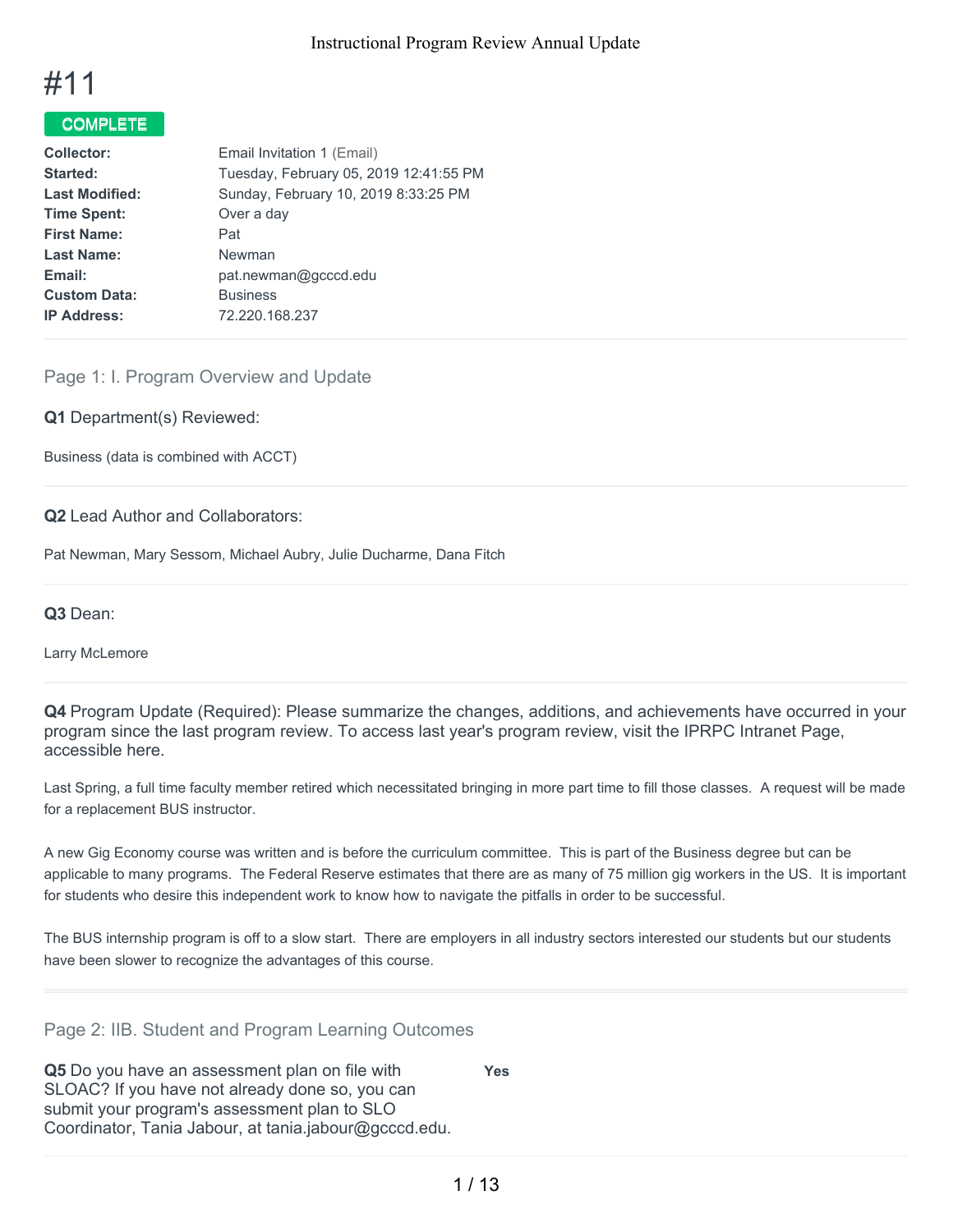**Q6** Please provide an analysis of your student learning outcomes (SLO) findings and what changes, if any, were made as a result.

TracDat results are only posted through Spring 2018. All of those outcomes are above the baseline 70% set by the department. Several new classes (Craft Entrepreneurship and Business Internship) have been added to the curriculum and will be assessed in the new assessment plan.

| Q7 Review your PLOs. Are the listed PLOs an accurate<br>reflection of the program's current learning objectives? | Yes: |
|------------------------------------------------------------------------------------------------------------------|------|
| Q8 Are the PLOs mapped onto the course SLOs?                                                                     | Yes  |

#### **Q9** Discuss your assessment plan for the PLOs.

All business course SLOs have been mapped to the Business Administration, Business General, Entrepreneurship, and Management PLOs. Previous SLO assessment plans were not as informative as they could be because we were so in the weeds of assessing SLOs that we didn't see the big picture or have enough meaningful discussions. Plans are to produce a new SLO/PLO assessment plan to do a deep dive on each course once or twice in a three-year period for continuous improvement, with the fourth year to analyze all data for the comprehensive program review. This schedule will be based on the new comprehensive Program Review schedule.

## Page 3: IIB. Student Achievement

#### **Q10** How has the program's success rate changed over the past year?

The overall success rate for this program has been steadily increasing each academic year. Fall of 2013 had a low of 64% to a high of 72% in Fall 2017. Spring rates trended in a similar fashion, 65% SP14 to a high of 75% SP18. The reviewer must bear in mind that it is extremely difficult to separate BUS from ACCT so these figures are estimates only.

**Q11** The College has set a 2024 goal of reaching a 77% course success rate (students passing with a grade of A, B, C, or P out of those enrolled at census) for the College as a whole. Consider how your will program help the College reach its long-term goal of increasing the course success rate to 77%. This is intended to provide a goal for improvement only; programs will not be penalized for not meeting the goal. What is your program's one-year goal for success rate across all courses in the program?

The average yearly increase has been 2.5% which puts BUS very close, if not exceeding, the college's goal of 77% by 2024. As stated in the update for ACCT, addressing the decrease in success in BUS 120 may increase these numbers by more than 2.5%.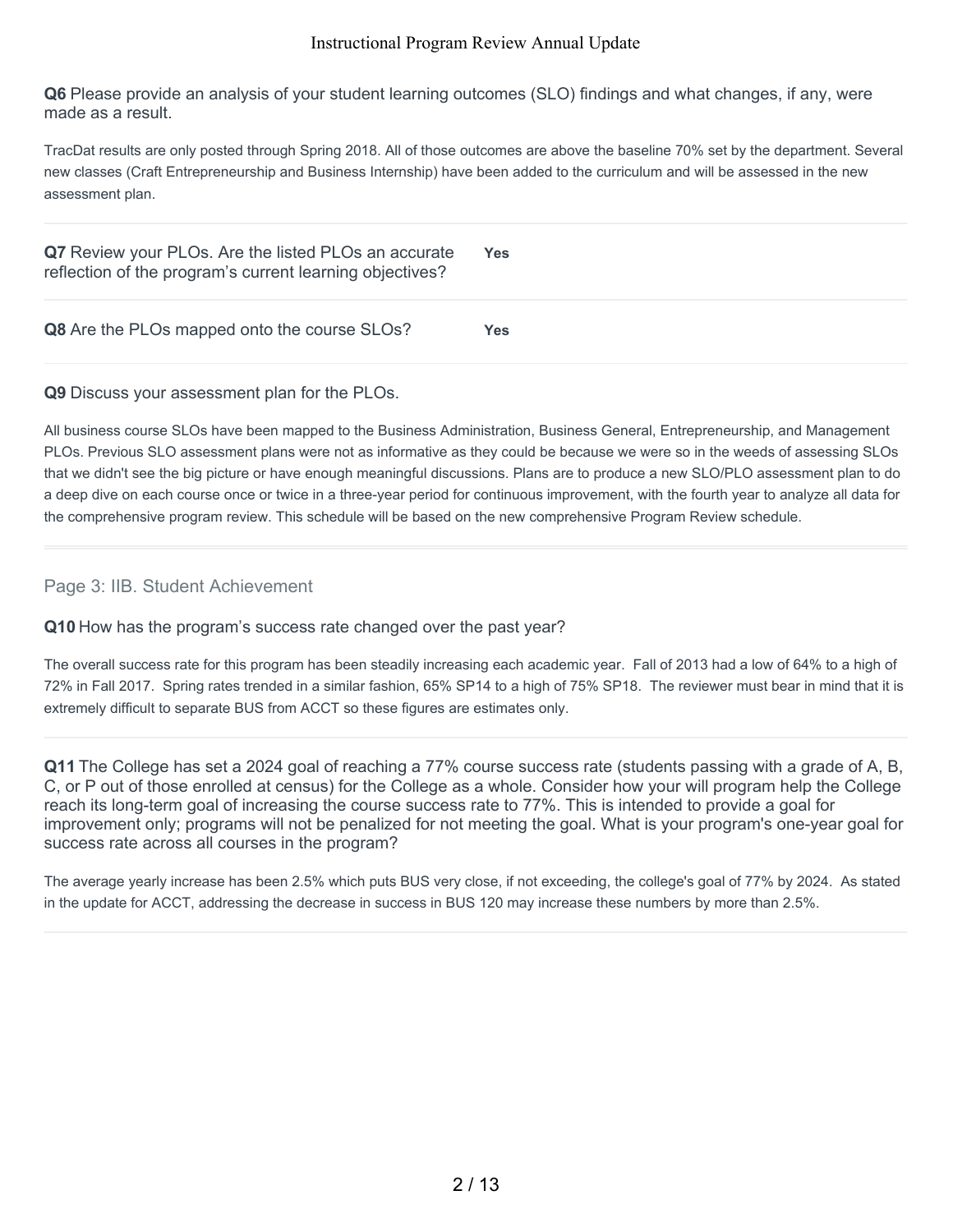**Q12** Which specific groups (by gender and ethnicity) have success rates lower than that of the program overall?

It is impossible to pull out of the data the success rates for gender or ethnicity as they are combined with ACCT. Any analysis for ACCT consists of BUS as well.

The African-American have lower success rates than those of the other ethnic groups, primarily in the hybrid classes (48%). Hispanics averaged 65% and White Non-Hispanic averaged 75%.

In terms of gender, the women have a slight edge over the men; 74.3% versus 73%. It can be said that things are equal in the way they should be.

It is critical to remember that the ACCT figures are for BUS overall. While the success rate can be broken down by course, it may not be accurate.

#### **Q13** What program (or institutional) factors may be contributing to these lower rates of success for these groups of students?

In terms of the differences in ethnicity regarding the African-Americans in hybrid classes, those numbers reflect 7-3 students per semester. The numbers for the other two ethnic groups are significantly higher, 23-24 for Hispanic and 42-44 for White Non-Hispanic. The success rates over the other modalities are comparable, with the exception of FA 17 on-campus when the success rate sank to 31% for 4 students. This semester needs addressed.

This includes ACCT students as well.

#### **Q14** What specific steps will the program take to address these equity gaps in the 2019/20 academic year?

The program struggles to know how to address this small number of students. The total average semester enrollment in this program was 457 (duplicated). The total average semester enrollment in this program for African American students was 46 (duplicated). Yet the biggest success gap was in hybrid classes with an average semester enrollment of 3.3. The program acknowledges an equity gap but, other than referring these students to the resources the college offers such as tutoring, it is difficult to know how to affect change in a group that is .072 of the average semester enrollment.

This analysis includes ACCT students as well.

| Q15 How do these activities align with the goals set forth<br>in your last comprehensive program review?                                                                                                                                                    | Respondent skipped this question |
|-------------------------------------------------------------------------------------------------------------------------------------------------------------------------------------------------------------------------------------------------------------|----------------------------------|
| <b>Q16</b> OPTIONAL: If you would like to attach any charts or<br>additional documentation (aside from the program review<br>report prepared by the IESE Office), please upload it<br>using the button below. You can upload PDF, Word, and<br>image files. | Respondent skipped this question |
| Page 4: Distance Education<br>Q17 Does your program offer any courses via distance<br>education (online)?                                                                                                                                                   | <b>Yes</b>                       |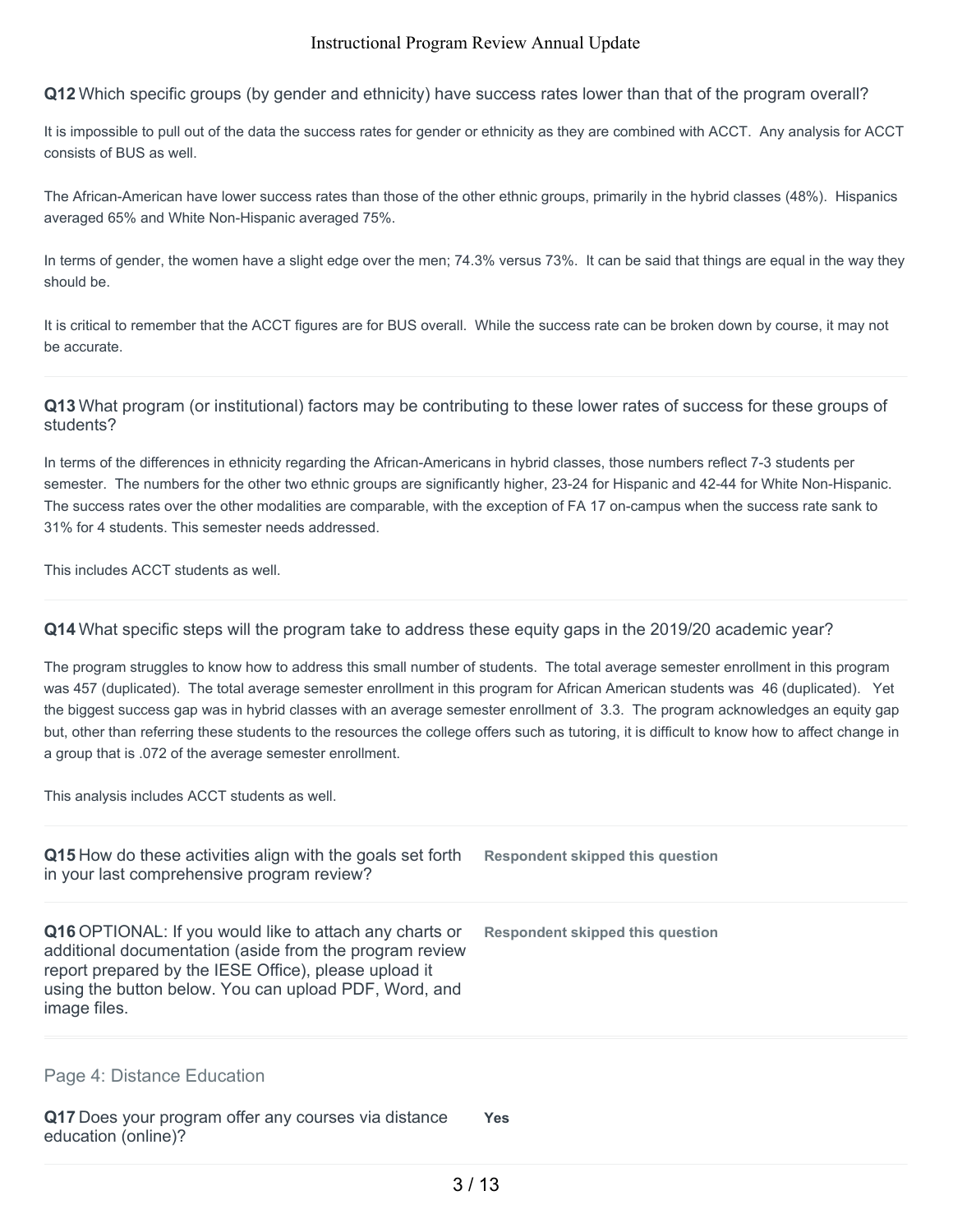## Page 5: Distance Education Course Success

**Q18** Are there differences in success rates for distance education (online) versus in-person sections? **Yes**

**Q19** If there are differences in success rates for distance education (online) versus in person sections, what will the program do to address these disparities?

The difference in success rates for online versus on campus is minor. In Fall 2017 online success was 70% compared to on-campus success 75%. In Spring the difference was less -- online 76% vs on-campus 78%. Business will continue to offer a mixture of online, oncampus, and hybrid classes. It is important to remember that these numbers are BUS/ACCT

| Page 6: IV. Previous Goals: Update (If Applicable)                                                                       |                                                          |  |
|--------------------------------------------------------------------------------------------------------------------------|----------------------------------------------------------|--|
| Q20 Would you like to provide an update for your<br>previous program review goal(s)?                                     | Yes                                                      |  |
| Page 7: Previous Goal 1                                                                                                  |                                                          |  |
| Q21 Previous Goal 1:                                                                                                     |                                                          |  |
| Update Entrepreneurship curriculum                                                                                       |                                                          |  |
| Q22 Link to College Strategic Goal(s):                                                                                   | <b>Guided Student</b><br><b>Pathways</b>                 |  |
|                                                                                                                          | <b>Student Validation and</b><br>ž.<br><b>Engagement</b> |  |
|                                                                                                                          | <b>Organizational Health</b>                             |  |
| Q23 Goal Status                                                                                                          | In Progress                                              |  |
| Q24 How was the goal evaluated? If the goal is "in progress," how will it be evaluated?                                  |                                                          |  |
| Enrollment/retention/success of students including the number of certificates and degrees earned.                        |                                                          |  |
| Q25 Please provide the rationale for this goal:                                                                          |                                                          |  |
| These courses need to be reviewed and rewritten, focusing on the need to address technology and the use of social media. |                                                          |  |
| Q26 Please provide the goal action steps for the year (previously "Activities"):                                         |                                                          |  |

Request a full-time Business instructor to replace a retirement from last year.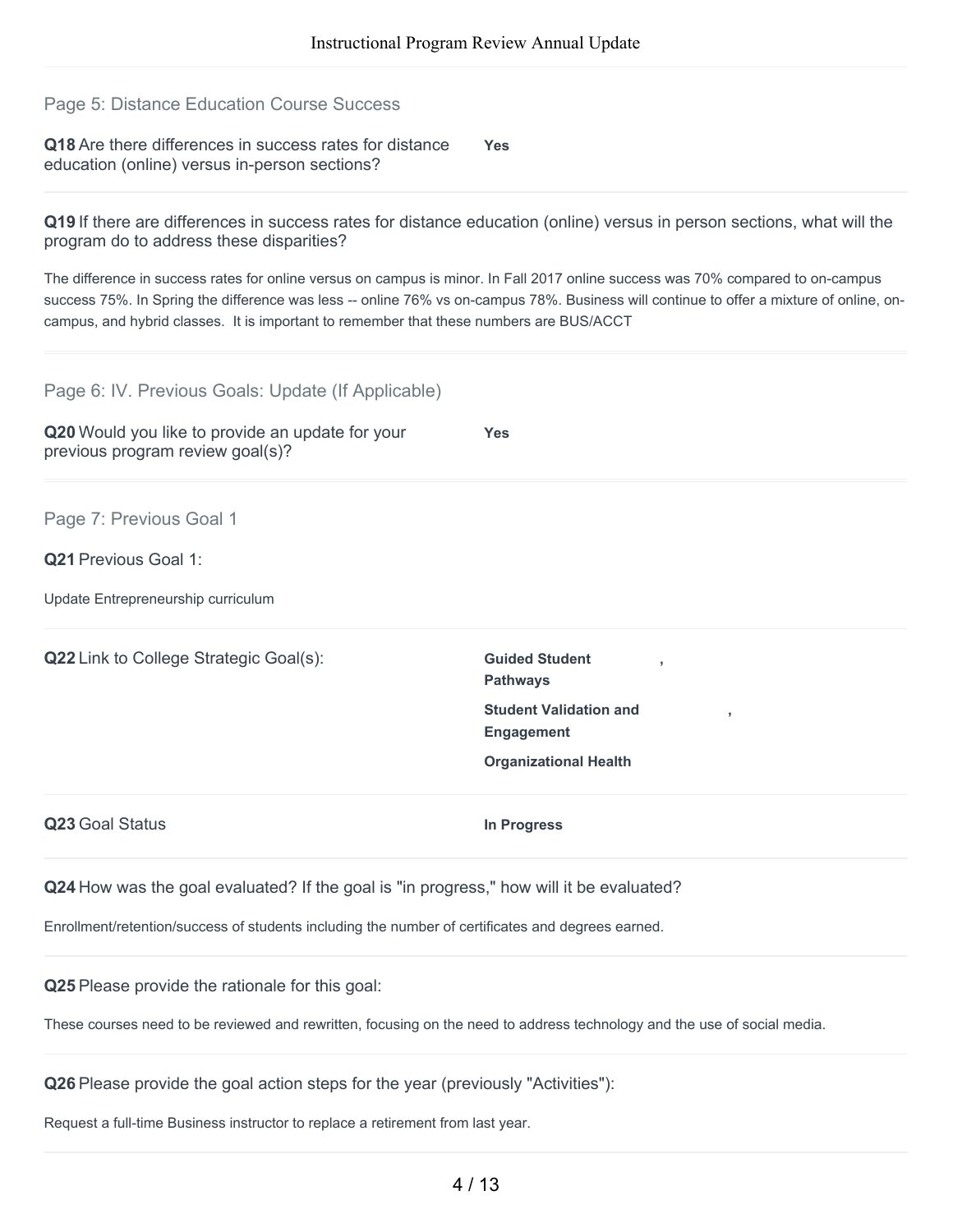| Q27 Do you have another goal to update?                                                                                                                              | Yes                                                                                                                                                                                                                                                                             |
|----------------------------------------------------------------------------------------------------------------------------------------------------------------------|---------------------------------------------------------------------------------------------------------------------------------------------------------------------------------------------------------------------------------------------------------------------------------|
| Page 8: Previous Goal 2                                                                                                                                              |                                                                                                                                                                                                                                                                                 |
| Q28 Previous Goal 2:                                                                                                                                                 |                                                                                                                                                                                                                                                                                 |
| Create a broader Internship Course for the Management Program                                                                                                        |                                                                                                                                                                                                                                                                                 |
| Q29 Link to College Strategic Goal(s):                                                                                                                               | <b>Guided Student</b><br><b>Pathways</b>                                                                                                                                                                                                                                        |
|                                                                                                                                                                      | <b>Student Validation and</b><br><b>Engagement</b>                                                                                                                                                                                                                              |
| Q30 Goal Status                                                                                                                                                      | <b>Completed</b>                                                                                                                                                                                                                                                                |
| Q31 How was the goal evaluated? If the goal is "in progress," how will it be evaluated?                                                                              |                                                                                                                                                                                                                                                                                 |
| The first semester these new courses were offered had it problems with admission to the courses needing to be screened by the<br>landing them a job in the industry. | department co-chairs to ensure students had the required credits or experience to be successful. That seems to have been resolved so<br>going forward the program should succeed. Evaluation will be done by following up with students to see if the internship was helpful in |
| Q32 Please provide the rationale for this goal:                                                                                                                      | <b>Respondent skipped this question</b>                                                                                                                                                                                                                                         |
| Q33 Please provide the goal action steps for the year<br>(previously "Activities"):                                                                                  | <b>Respondent skipped this question</b>                                                                                                                                                                                                                                         |
| Q34 Do you have another goal to update?                                                                                                                              | <b>Yes</b>                                                                                                                                                                                                                                                                      |
| Page 9: Previous Goal 3                                                                                                                                              |                                                                                                                                                                                                                                                                                 |
| Q35 Previous Goal 3:                                                                                                                                                 |                                                                                                                                                                                                                                                                                 |
| Implement Craft Industries Certificate                                                                                                                               |                                                                                                                                                                                                                                                                                 |
| Q36 Link to College Strategic Goal(s):                                                                                                                               | <b>Guided Student</b><br><b>Pathways</b><br><b>Student Validation and</b>                                                                                                                                                                                                       |

**Engagement**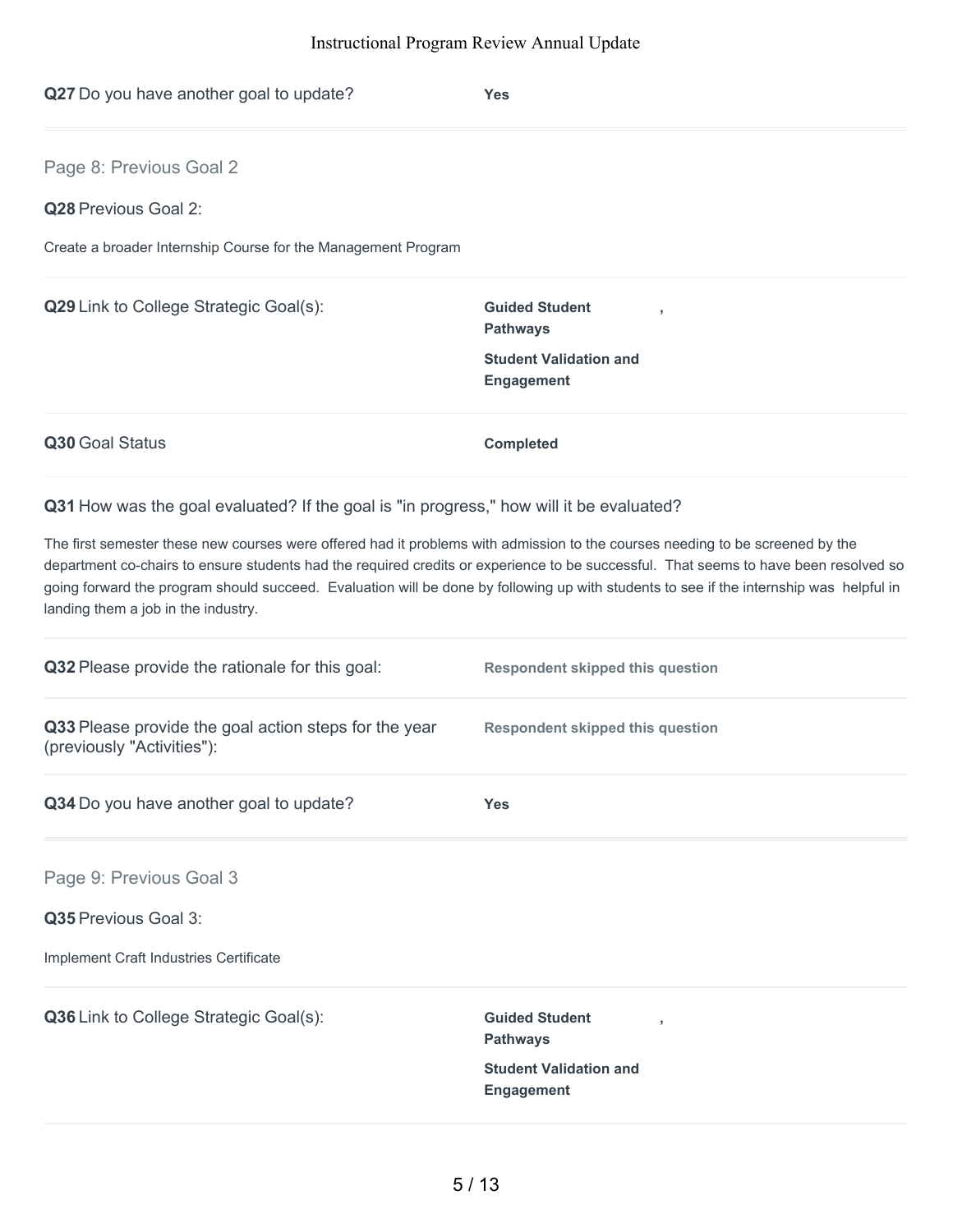| Q37 Goal Status                                                                                                                                                                                                                                                             | <b>In Progress</b>                                                                             |  |
|-----------------------------------------------------------------------------------------------------------------------------------------------------------------------------------------------------------------------------------------------------------------------------|------------------------------------------------------------------------------------------------|--|
| Q38 How was the goal evaluated? If the goal is "in progress," how will it be evaluated?<br>The first class is being offered SP19. It has sufficient enrollment to meet the college's minimum requirement for offering. That is great<br>but too early to call it a success. |                                                                                                |  |
| Q39 Please provide the rationale for this goal:                                                                                                                                                                                                                             | <b>Respondent skipped this question</b>                                                        |  |
| Q40 Please provide the goal action steps for the year<br>(previously "Activities"):                                                                                                                                                                                         | <b>Respondent skipped this question</b>                                                        |  |
| Q41 Do you have another goal to update?                                                                                                                                                                                                                                     | <b>Yes</b>                                                                                     |  |
| Page 10: Previous Goal 4<br>Q42 Previous Goal 4:<br><b>Guided Student Pathways</b>                                                                                                                                                                                          |                                                                                                |  |
| Q43 Link to College Strategic Goal(s):                                                                                                                                                                                                                                      | <b>Guided Student</b><br><b>Pathways</b><br><b>Student Validation and</b><br><b>Engagement</b> |  |
| Q44 Goal Status                                                                                                                                                                                                                                                             | In Progress                                                                                    |  |
| Q45 How was the goal evaluated? If the goal is "in progress," how will it be evaluated?<br>the initial step of updating SLOs and holding discussions on how to better incorporate the goals of Pathways into our course offerings<br>happened.                              |                                                                                                |  |
| Q46 Please provide the rationale for this goal:                                                                                                                                                                                                                             | <b>Respondent skipped this question</b>                                                        |  |
| Q47 Please provide the goal action steps for the year<br>(previously "Activities"):                                                                                                                                                                                         | <b>Respondent skipped this question</b>                                                        |  |
| Page 11: V. New Goals (If Applicable)<br>Q48 Would you like to propose any new goal(s)?                                                                                                                                                                                     | <b>Yes</b>                                                                                     |  |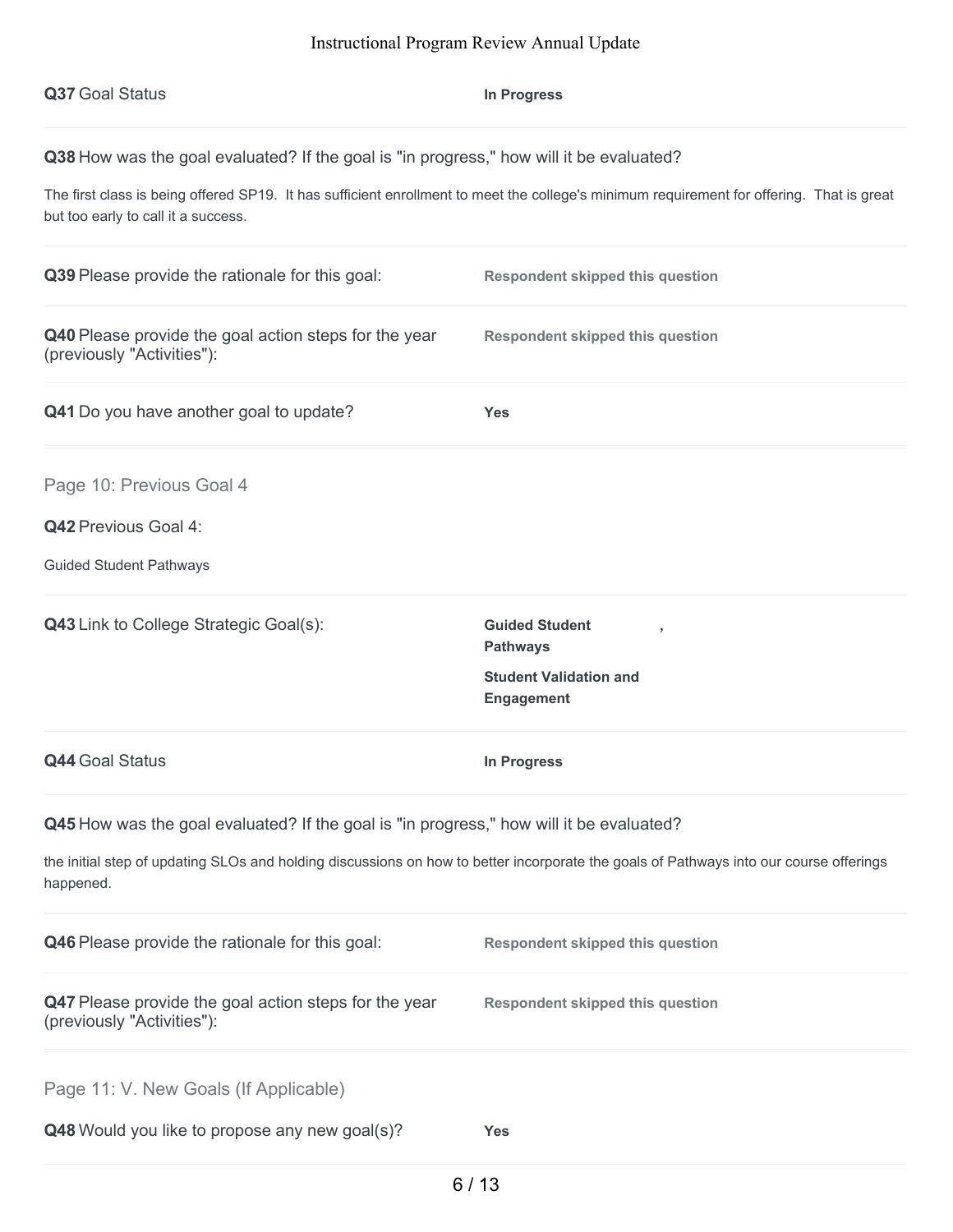# Page 12: New Goal 1

## **Q49** New Goal 1:

Business instructor to revise Entrepreneurship, advocate for the new Craft Industries certificate, and create Gig Economy Self-Employed Pathway Certificate

| Q50 Link to College Strategic Goal(s):                                                  | <b>Guided Student</b><br><b>Pathways</b>                                                                                                                                                                                                                                                                                                                                                                                  |
|-----------------------------------------------------------------------------------------|---------------------------------------------------------------------------------------------------------------------------------------------------------------------------------------------------------------------------------------------------------------------------------------------------------------------------------------------------------------------------------------------------------------------------|
|                                                                                         | <b>Student Validation and</b><br>Engagement                                                                                                                                                                                                                                                                                                                                                                               |
|                                                                                         | <b>Organizational Health</b>                                                                                                                                                                                                                                                                                                                                                                                              |
| Q51 Please provide the rationale for this goal:                                         |                                                                                                                                                                                                                                                                                                                                                                                                                           |
|                                                                                         | The program lost a full-time instructor late last spring to retirement. There are so many degrees and certificates in the program needing<br>a person to lead the charge. Entrepreneurship and the new Craft Industries certificate are in need of this leadership. A new course on<br>the Gig Economy was recently added, and this person would be tasked with creating a Gig Economy Self-Employed pathway/certificate. |
| <b>Q52</b> Please provide the goal action steps for the year (previously "Activities"): |                                                                                                                                                                                                                                                                                                                                                                                                                           |
| Complete the faculty request form for this position.                                    |                                                                                                                                                                                                                                                                                                                                                                                                                           |
| Q53 How will the goal be evaluated?                                                     |                                                                                                                                                                                                                                                                                                                                                                                                                           |
| Ranking on the faculty hire list                                                        |                                                                                                                                                                                                                                                                                                                                                                                                                           |
| Q54 Do you have another new goal?                                                       | <b>No</b>                                                                                                                                                                                                                                                                                                                                                                                                                 |
| Page 13: New Goal 2                                                                     |                                                                                                                                                                                                                                                                                                                                                                                                                           |
| Q55 New Goal 2:                                                                         | <b>Respondent skipped this question</b>                                                                                                                                                                                                                                                                                                                                                                                   |

| <b>Q56</b> Link to College Strategic Goal(s):                                       | Respondent skipped this question |
|-------------------------------------------------------------------------------------|----------------------------------|
| <b>Q57</b> Please provide the rationale for this goal:                              | Respondent skipped this question |
| Q58 Please provide the goal action steps for the year<br>(previously "Activities"): | Respondent skipped this question |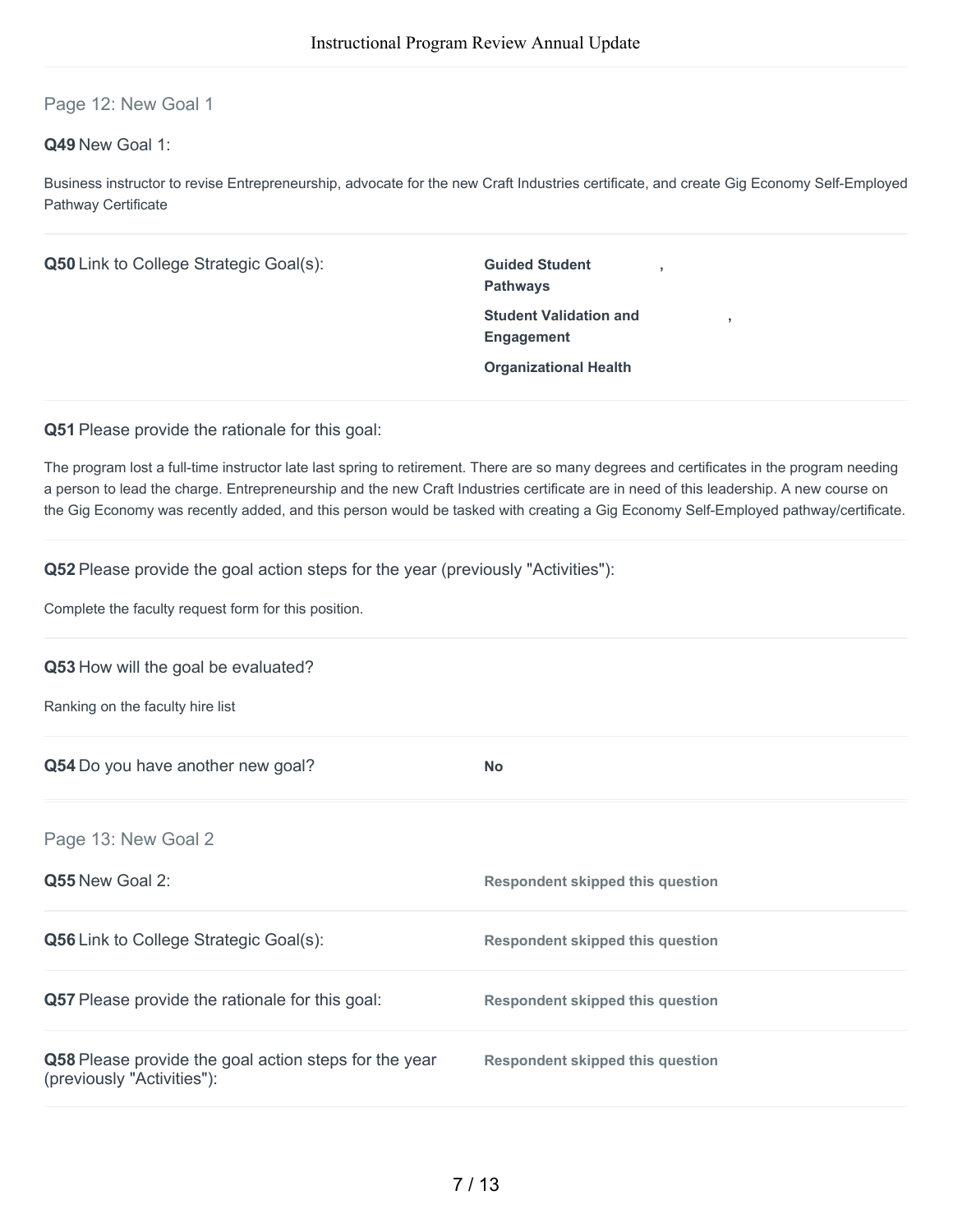| Q59 How will the goal be evaluated?                                                 | <b>Respondent skipped this question</b> |
|-------------------------------------------------------------------------------------|-----------------------------------------|
| Q60 Do you have another new goal?                                                   | <b>Respondent skipped this question</b> |
| Page 14: New Goal 3                                                                 |                                         |
| Q61 New Goal 3:                                                                     | <b>Respondent skipped this question</b> |
| Q62 Link to College Strategic Goal(s):                                              | <b>Respondent skipped this question</b> |
| Q63 Please provide the rationale for this goal:                                     | <b>Respondent skipped this question</b> |
| Q64 Please provide the goal action steps for the year<br>(previously "Activities"): | <b>Respondent skipped this question</b> |
| Q65 How will the goal be evaluated?                                                 | <b>Respondent skipped this question</b> |
| Q66 Do you have another new goal?                                                   | <b>Respondent skipped this question</b> |
| Page 15: New Goal 4                                                                 |                                         |
| Q67 New Goal 4:                                                                     | <b>Respondent skipped this question</b> |
| Q68 Link to College Strategic Goal(s):                                              | <b>Respondent skipped this question</b> |
| Q69 Please provide the rationale for this goal:                                     | <b>Respondent skipped this question</b> |
| Q70 Please provide the goal action steps for the year<br>(previously "Activities"): | <b>Respondent skipped this question</b> |
| Q71 How will the goal be evaluated?                                                 | <b>Respondent skipped this question</b> |
| Page 16: VI. Resources Needed to Fully Achieve Goal(s)                              |                                         |
| Q72 Is the program requesting resources this year to<br>achieve this goal?          | Yes                                     |
|                                                                                     |                                         |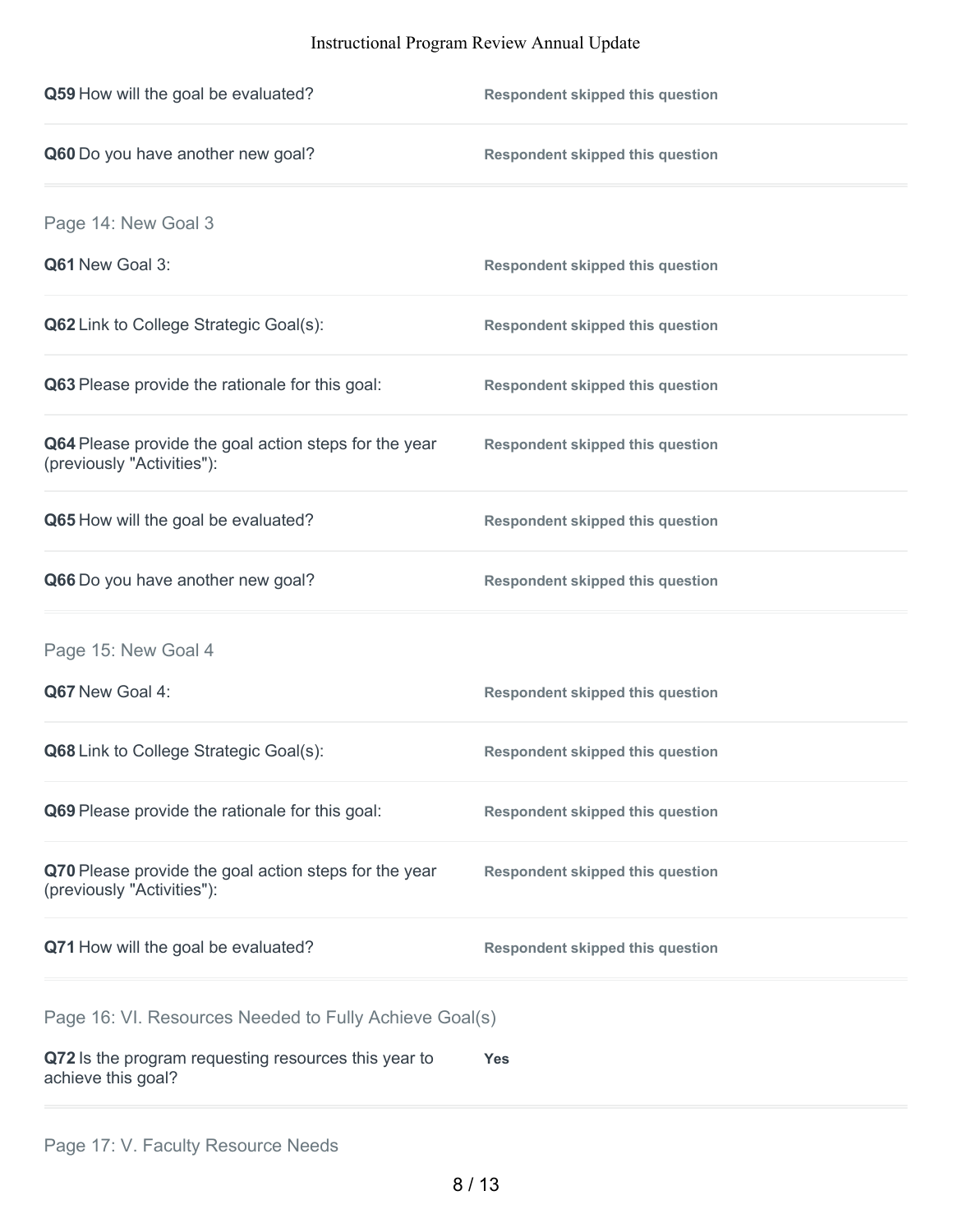**Q73** Are you requesting one or more faculty positions to achieve this goal? **Yes**

Page 18: Faculty Position Request(s)

**Q74** Please remember to complete the Faculty Position Request Form (accessible here, under Staffing Request Information) for this position that you are requesting and upload it using the button below.The Faculty Position Request Form (In Word) can be located here (under Staffing Request Information).Brief Description of the Position Requested:

Business Instructor

**Q75** Faculty Position Request 1 - Related Program Goal(s):

Previous goals 1-4, New goal 1

**Q76** Faculty Position Request Upload 1: Please upload the completed faculty request form for the above position using the button below. You can access the Word version of the Faculty Position Request Form here (under Staffing Request Information).

**BUS FacultyPositionRequestForm-2018-19FINAL.docx (17.8KB)**

| Q77 Faculty Position Request 2 (if applicable): Please<br>remember to complete the Faculty Position Request<br>Form (accessible here, under Staffing Request<br>Information) for this position that you are requesting and<br>upload it using the button below. The Faculty Position<br>Request Form (In Word) can be located here (under<br>Staffing Request Information). Brief Description of<br><b>Position Requested:</b> | <b>Respondent skipped this question</b> |
|--------------------------------------------------------------------------------------------------------------------------------------------------------------------------------------------------------------------------------------------------------------------------------------------------------------------------------------------------------------------------------------------------------------------------------|-----------------------------------------|
| Q78 Faculty Position Request 2 - Related Program<br>Goal(s):                                                                                                                                                                                                                                                                                                                                                                   | Respondent skipped this question        |
| Q79 Faculty Position Request Upload 2: Please upload<br>the completed faculty request form for the above position<br>using the button below. You can access the Word<br>version of the Faculty Position Request Form here.                                                                                                                                                                                                     | Respondent skipped this question        |
| Page 19: VI. Classified Staff Resource Needs<br>Q80 Are you requesting one or more classified positions<br>to achieve this goal?                                                                                                                                                                                                                                                                                               | <b>No</b>                               |
|                                                                                                                                                                                                                                                                                                                                                                                                                                |                                         |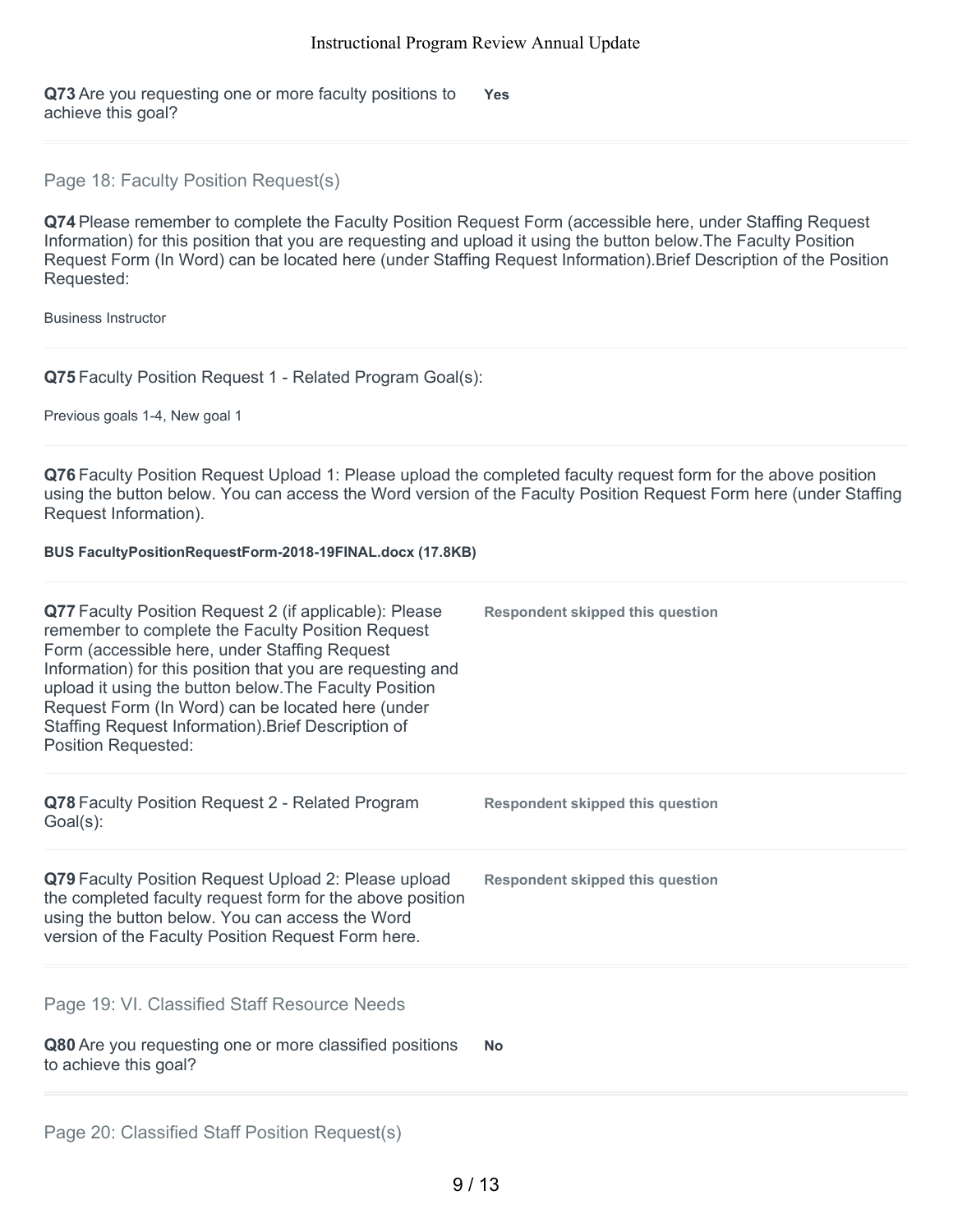| Q81 Classified Staff Position Request 1: Please<br>remember to complete the Classified Staff Position<br>Request Form (accessible here, under Staffing Request<br>Information) for this position you are<br>requesting. Brief Description of Position Requested:                   | <b>Respondent skipped this question</b> |
|------------------------------------------------------------------------------------------------------------------------------------------------------------------------------------------------------------------------------------------------------------------------------------|-----------------------------------------|
| Q82 Classified Staff Position 1 Related Program Goal(s):                                                                                                                                                                                                                           | <b>Respondent skipped this question</b> |
| Q83 Classified Staff Position 1 Request Upload: Please<br>upload a completed Classified Position Request Form<br>for this request using the button below. You can access<br>the Word version of the Classified Position Request<br>Form here.                                      | <b>Respondent skipped this question</b> |
| Q84 *** OPTIONAL*** Please use the button below to<br>upload the position classification description (obtained<br>from HR).                                                                                                                                                        | <b>Respondent skipped this question</b> |
| Q85 Classified Staff Position Request 2: Please<br>remember to complete the Classified Staff Position<br>Request Form (accessible here, under Staffing Request<br>Information) for each position you are requesting. Brief<br>Description of Position Requested:                   | <b>Respondent skipped this question</b> |
| Q86 Classified Staff Position 2 Related Program Goal(s):                                                                                                                                                                                                                           | <b>Respondent skipped this question</b> |
| Q87 Classified Staff Position Request 2 Upload: Please<br>upload a completed Classified Position Request Form<br>for this request using the button below. You can access<br>the Word version of the Classified Position Request<br>Form here (under Staffing Request Information). | <b>Respondent skipped this question</b> |
| Q88 *** OPTIONAL*** Please use the button below to<br>upload the position classification description (obtained<br>from HR).                                                                                                                                                        | <b>Respondent skipped this question</b> |
| Page 21: VII. Technology Resource Needs                                                                                                                                                                                                                                            |                                         |
| Q89 Are you requesting technology resources to achieve<br>this goal?                                                                                                                                                                                                               | No                                      |
|                                                                                                                                                                                                                                                                                    |                                         |

Page 22: Technology Request(s)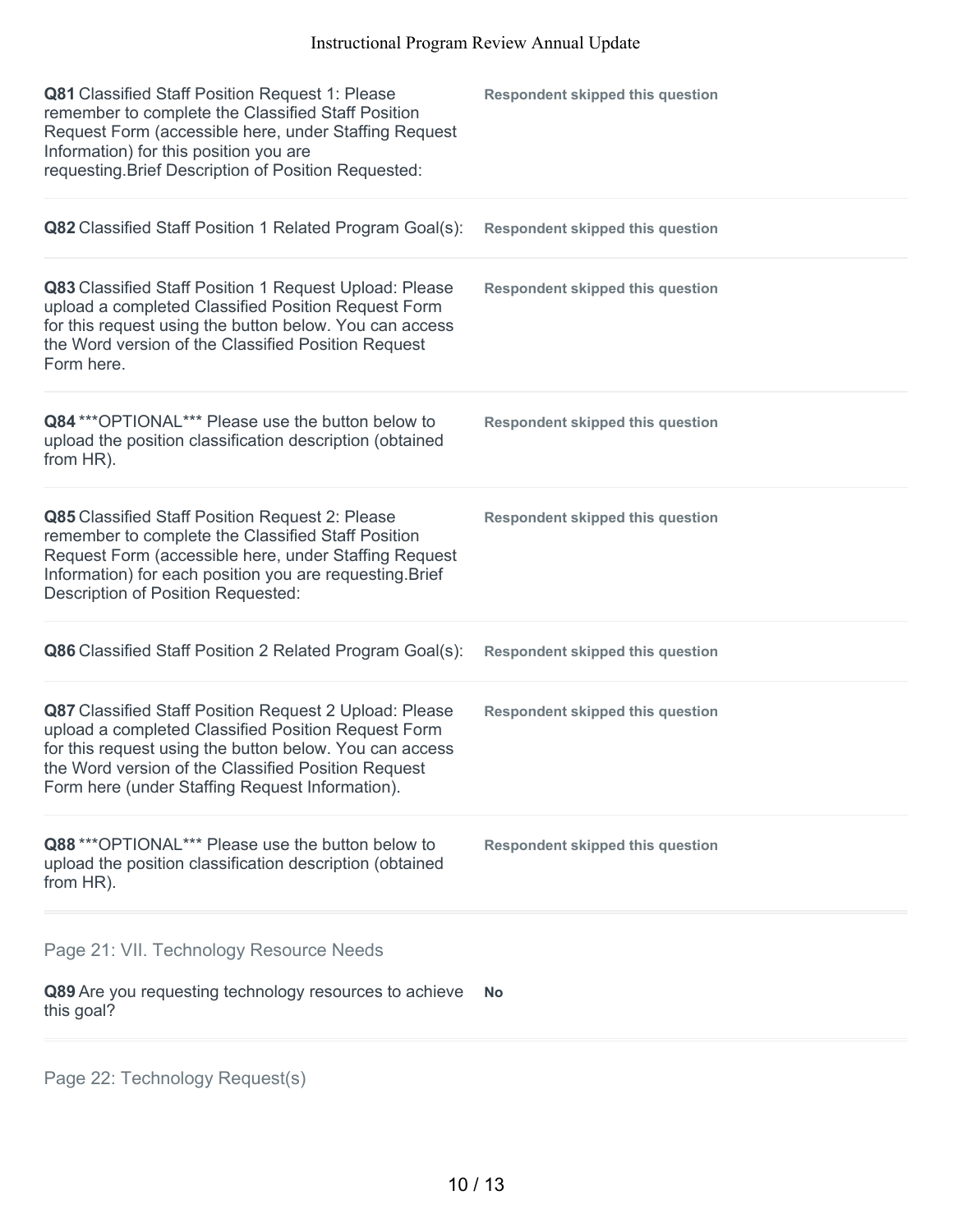| Q90 Technology Request 1: Please remember to<br>complete a Technology Request Form for each request<br>you are submitting. You can access the online<br>Technology Request Form here: Technology Request<br>Form | <b>Respondent skipped this question</b> |
|------------------------------------------------------------------------------------------------------------------------------------------------------------------------------------------------------------------|-----------------------------------------|
| Q91 Technology Request 2: Please remember to<br>complete a Technology Request Form for each request<br>you are submitting. You can access the online<br>Technology Request Form here: Technology Request<br>Form | <b>Respondent skipped this question</b> |
| Page 23: VIII. Perkins and Strong Workforce Resource Needs                                                                                                                                                       |                                         |
| Q92 Are you requesting Perkins and/or Strong<br>Workforce resources to achieve this goal?                                                                                                                        | <b>No</b>                               |
| Page 24: Perkins Request and Strong Workforce                                                                                                                                                                    |                                         |
| Q93 Perkins Request and Strong Workforce 1: Please<br>remember to complete the Perkins Request Form and<br>submit it via the annual Perkins/Strong Workforce<br>request process/cycle.                           | <b>Respondent skipped this question</b> |
| Q94 Perkins Request and Strong Workforce 2: Please<br>remember to complete the Perkins Request Form and<br>submit it via the annual Perkins/Strong Workforce<br>request process/cycle.                           | <b>Respondent skipped this question</b> |
| Page 25: IX. Supplies/Equipment Resource Needs                                                                                                                                                                   |                                         |
| Q95 Are you requesting supplies and/or equipment<br>resources to achieve this goal?                                                                                                                              | <b>No</b>                               |
| Page 26: Supplies/Equipment Request(s)                                                                                                                                                                           |                                         |
| Q96 Supplies/Equipment Request 1: In the boxes below<br>please provide information on your request.<br>Supplies/Equipment requests will be considered on a<br>one-time funding basis.                            | <b>Respondent skipped this question</b> |
| Q97 Supplies/Equipment Documentation 1: Please<br>upload any supplies/equipment quotes or additional<br>documentation for this request.                                                                          | <b>Respondent skipped this question</b> |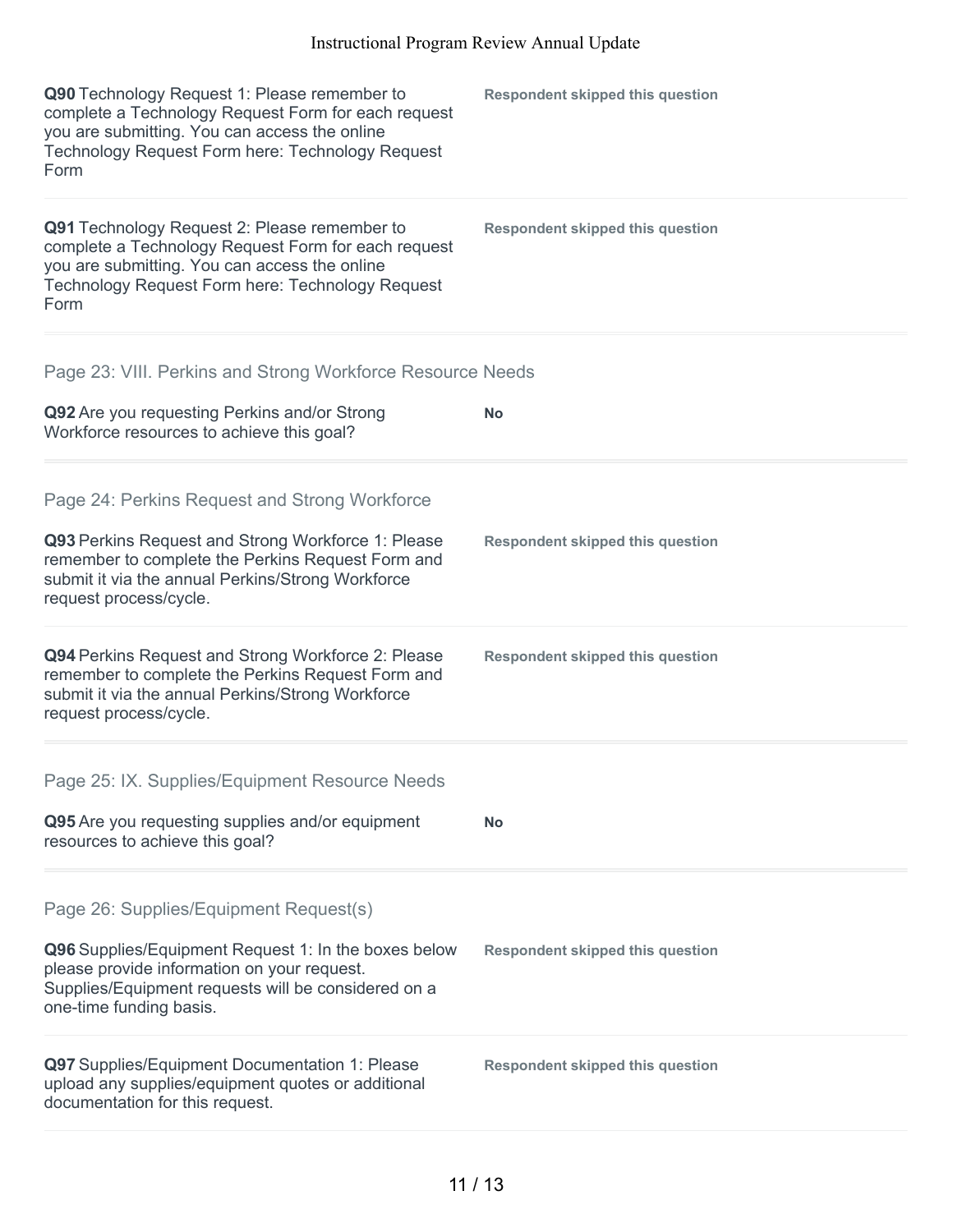| Q98 Supplies/Equipment Request 2: In the boxes below<br>please provide information on your request.<br>Supplies/Equipment requests will be considered on a<br>one-time funding basis.  | <b>Respondent skipped this question</b> |
|----------------------------------------------------------------------------------------------------------------------------------------------------------------------------------------|-----------------------------------------|
| Q99 Supplies/Equipment Documentation 2 : Please<br>upload any supplies/equipment quotes or additional<br>documentation for this request.                                               | <b>Respondent skipped this question</b> |
| Page 27: X. Facilities Resource Needs                                                                                                                                                  |                                         |
| Q100 Are you requesting facilities resources to achieve<br>this goal?                                                                                                                  | No                                      |
| Page 28: Facilities Request                                                                                                                                                            |                                         |
| Q101 Facilities Request 1: Please provide the<br>information below and remember to complete a Facilities<br>Request Form accessible here: Facilities Request Form                      | <b>Respondent skipped this question</b> |
| Q102 Facilities Request 2: Please provide the<br>information below and remember to complete a Facilities<br>Request Form, accessible here: Facilities Request Form                     | <b>Respondent skipped this question</b> |
| Page 29: XI. Professional Development Resource Needs                                                                                                                                   |                                         |
| Q103 Are you requesting professional development<br>resources to achieve this goal?                                                                                                    | No                                      |
| Page 30: Professional Development Request                                                                                                                                              |                                         |
| Q104 Professional Development Request 1: Please<br>provide the information identified below and follow the<br>process for requesting professional development funds,<br>outlined here. | <b>Respondent skipped this question</b> |
| Q105 Professional Development Request 2: Please<br>provide the information identified below and follow the<br>process for requesting professional development funds,<br>outlined here. | <b>Respondent skipped this question</b> |